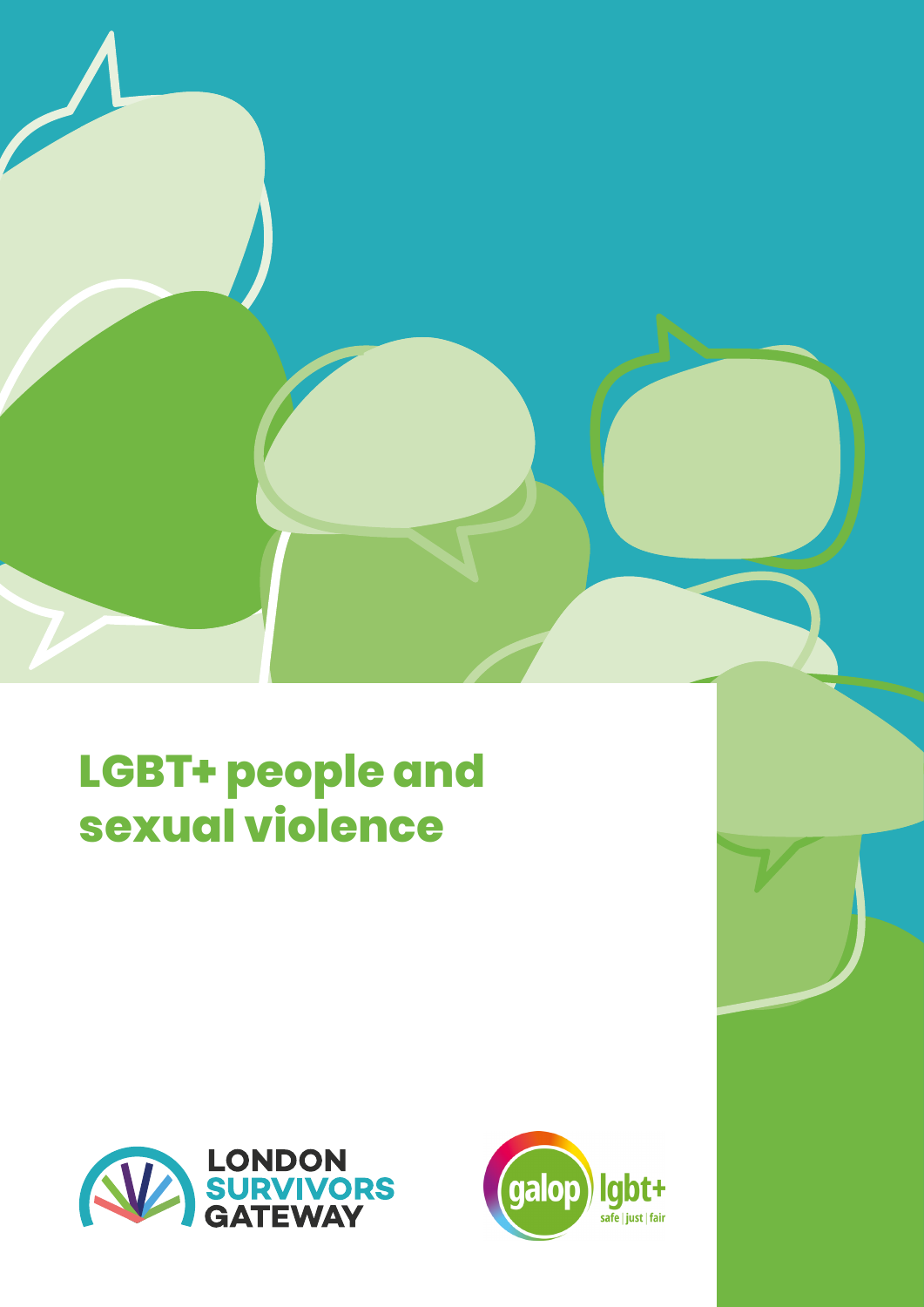

Galop is the UK's LGBT+ anti-violence organisation working with LGBT+ victims/ survivors of hate crime, domestic abuse and sexual violence, including specialist trans and young people's advocacy.

Since 1982 we have worked to make life safe, just and fair for LGBT+ people. We challenge discrimination and ensure the voices and perspectives of LGBT+ victims/survivors influence law, policy, and services related to violence and abuse.



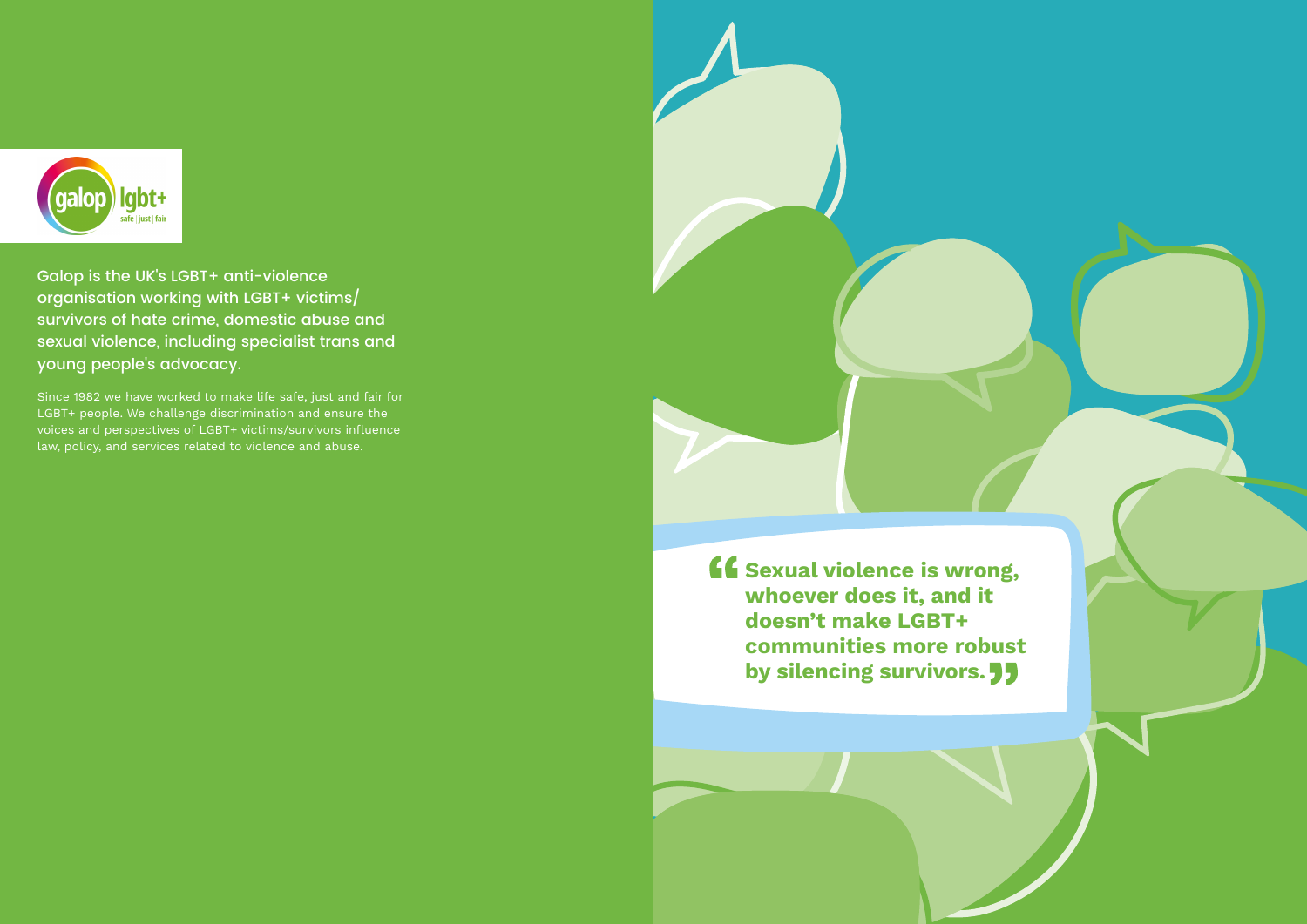LGBT+ people who experience sexual violence, as children or adults, know what an impact it has on who they are and how they see themselves. It's important that LGBT+ people don't feel silenced about what's happened to them or what support they need. It is important that LGBT+ people see their identities, experiences and issues reflected in information and public debate about sexual violence.

This information sheet is written by the Sexual Violence Support Service at Galop, the LGBT+ anti-violence organisation, and covers some of the issues and barriers to support felt by LGBT+ survivors. We hope it is useful for practitioners in understanding the range of identities and lived experience of LGBT+ survivors.

Mostly we hope this factsheet reassures LGBT+ survivors that we know how much courage it takes to speak up and we understand your perspectives and experiences. We encourage you to seek support from us or another service that you feel comfortable with or to contact the London Survivors Gateway to get information about your options.

## **LGBT+ people**



The phrase 'LGBT' refers to lesbians, gay men, bisexual and trans people. It is used to describe people with a range of identities, life experiences, perspectives and needs associated with sexuality/sexual orientation and/or gender identity. 'The '+' is used to indicate that people with a range of identities are also included, for example people who identify as queer, genderqueer, gender fluid, pansexual, asexual, intersex, non-binary (some of whom will identify as trans), and those who are questioning their sexuality or gender identity (see page 14 for terminology).

### **Survivors of sexual violence**

We use the word 'survivor' to demonstrate our belief that empowerment, healing and hope are possible following sexual violence and that, despite being profoundly impacted by the experience, sexual violence is not the main or only thing that defines you as a human being. There are times when the word 'victim' may be appropriate and you may prefer to use this word; it is the word used in the criminal justice system. You may prefer to use another word, or no specific word at all.

LGBT+ survivors are a diverse range of people.

## **LGBT+ survivors include lesbian and bisexual women, cisgender and trans, and heterosexual trans women…**

who experience sexual violence as women and who may want a gendered perspective in which to think about their experience, one which acknowledges the impact of male sexual violence on LBT women's sexuality and gender identity. LBT women also need to be able to express their sexuality and gender identity, even if this appears, to others, irrelevant to their experience of sexual violence. Acknowledging sexuality and gender identity enables LBT women to be better supported in terms of the full impact of sexual violence on their lives. For those with close LBT friendship groups, speaking up might mean losing friends, being outed or ostracised, or risking further violence. *LBT women deserve safe spaces where they can be themselves and know that the specific challenges of their situation will be understood and supported effectively.*

LGBT+ survivors also include lesbian, bisexual and trans women who experience sexual violence from another woman and may feel that their experience is invisible or not taken as seriously within services and public debates about sexual violence.

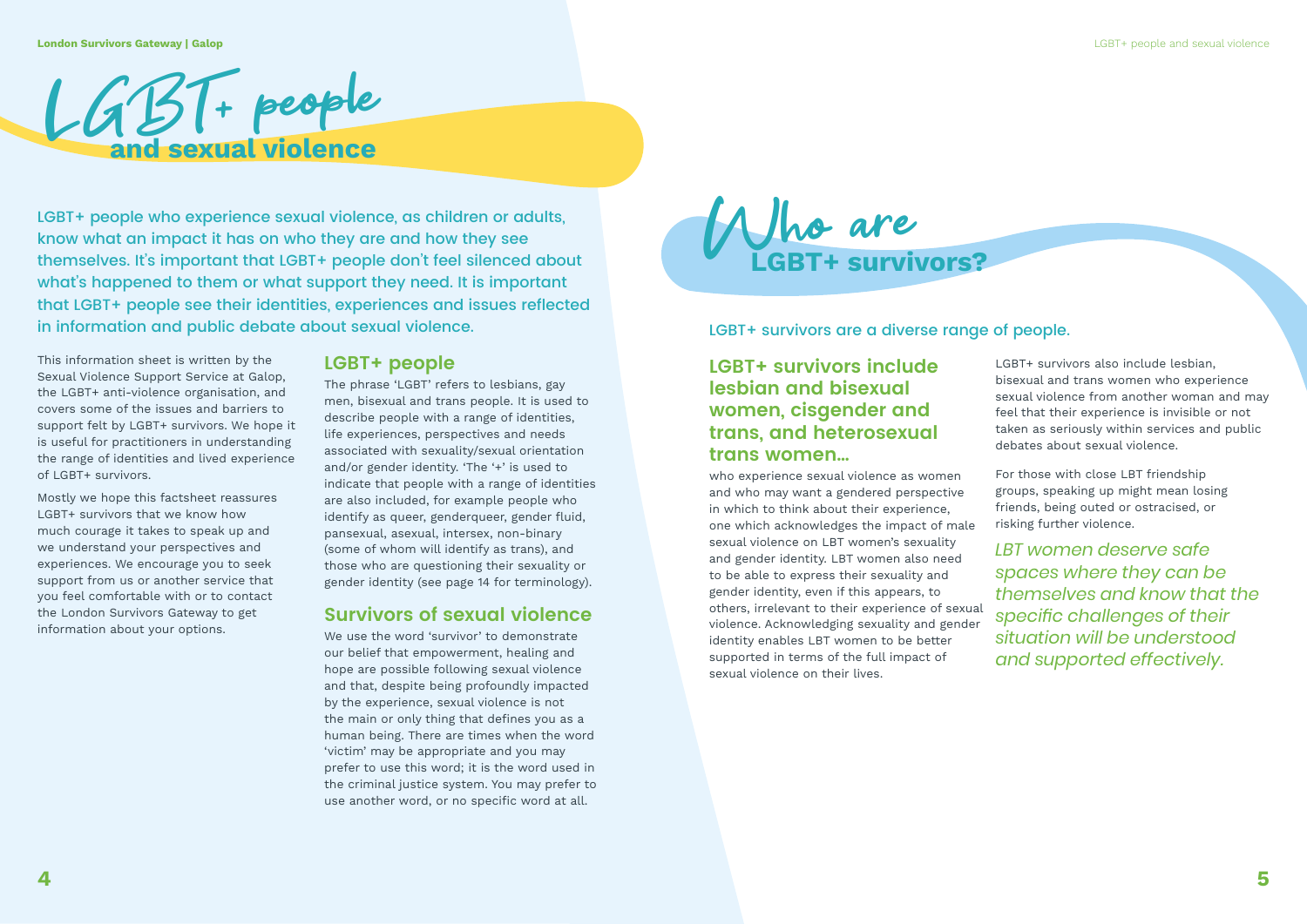## **LGBT+ survivors include gay, bisexual and trans men…**

who may feel that public awareness about sexual violence isn't inclusive of men and where the act of speaking up challenges ingrained assumptions about who experiences sexual violence.

GBT men may worry about having to explain the circumstances in which sexual violence happened and whether that will lead to a judgemental or prejudiced response, or whether services primarily based around women's and heterosexual people's experience will be able to offer suitable support. Gay and bisexual men have a collective history of discriminatory policing and legal inequality in relation to consensual adult sexual relationships and although

times have changed, this community memory, combined with a lack of voice for male survivors, can lead to GBT men feeling silenced about their experiences as children or adults.

For those involved in chemsex, they might fear a judgemental response if they talk about what has happened or be worried that they might be charged with a drugs offence, even if they were the victim of a much more serious sexual offence. Or that speaking up will ostracise them from a community, out them as gay/bisexual, or make the situation worse.

*GBT+ men have the right to respectful, informed support that is not prejudiced or discriminatory about GBT men, whatever the context.* 

## **LGBT+ survivors include trans women and men…**

who often experience particular barriers to speaking up about what happened to them. Trans people risk judgemental and ill-informed responses from services, including being 'mis-pronoun-ed', excluded or asked intrusive questions about their identity, body or history, which can add to the trauma they've already experienced.

If trans people report historic child sexual abuse to the police, they might be worried that police and courts will use old 'dead' names and pronouns or that questioning in court will be transphobic or risk outing someone to current partners, workplaces, friends and in the press. Trans people need reassurance that their identity will be respected, their personal information kept confidential, and that they will be safe from transphobia from other service users or staff.

*Trans people deserve informed and inclusive support in a safe space, free from transphobia and prejudice.*

## **It includes intersex people…**

who, like other LGBT+ people, may feel they don't belong in LGBT communities or in services based on binary 'male' or 'female' genders. Intersex people may be concerned about getting a judgemental, disbelieving or blaming response from a service if they are open about their identity. Or that services won't understand the impact on identity and sense of self of medical interventions experienced as a child.

## **LGBT+ survivors include non-binary people…**

who may feel that they are not welcome or understood in binary men's or women's services or that they have to hide their identity to be able to access a service. Like all trans people, nonbinary people may be concerned about getting a judgemental, disbelieving or blaming response from a service if they are open about their identity. Non-binary identities can be invisible within services, especially if people are asked to define themselves as 'male' or 'female'.

*Some LGBT+ people don't feel comfortable within binary services. All LGBT+ people deserve understanding spaces where they can be themselves, talk about what's happened, and find informed, respectful and positive approaches to support.*

## **It also includes asexual people…**

who may experience a lack of awareness about their identity and who can feel misunderstood and excluded from both heterosexual cisgender and LGBT communities.

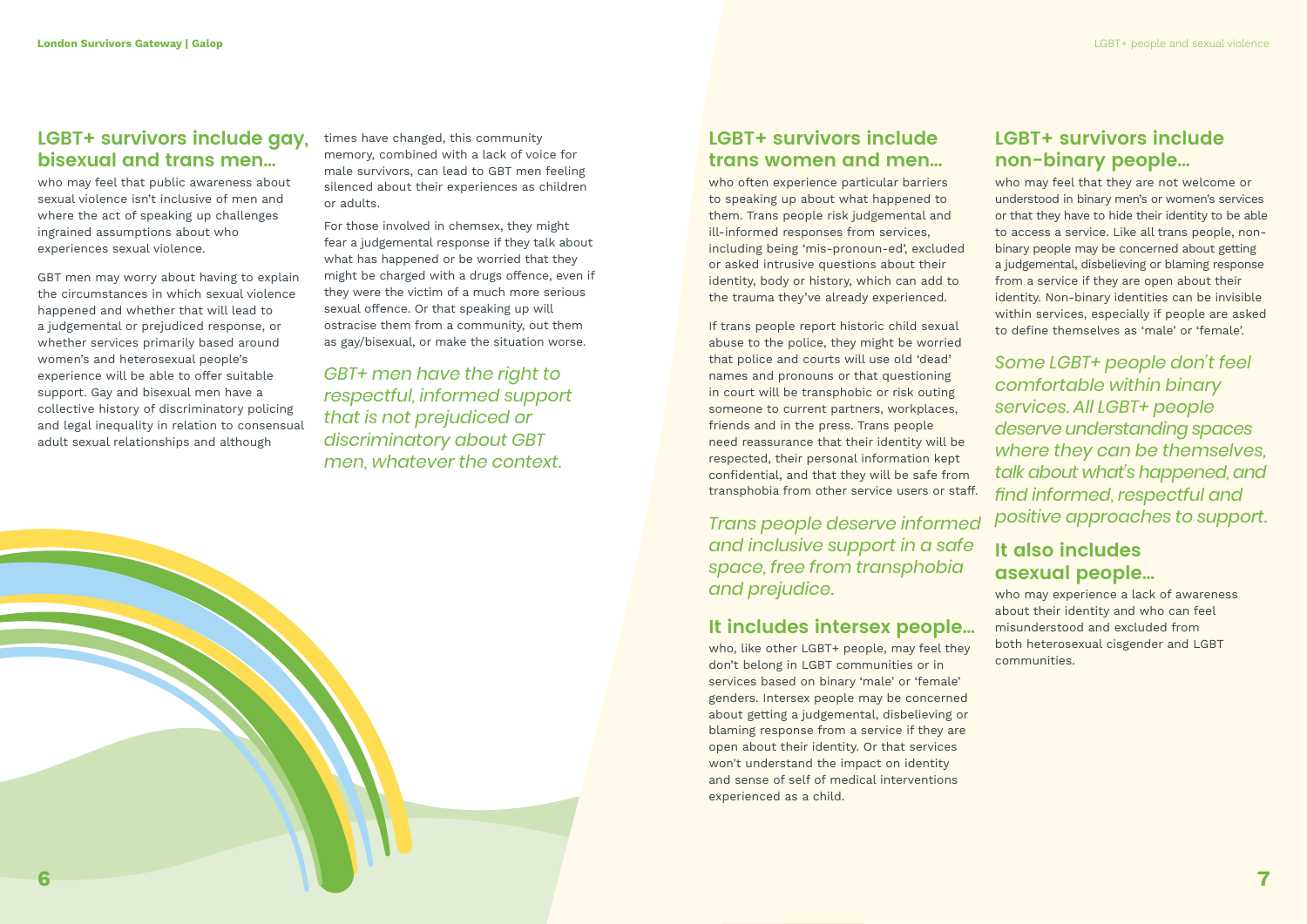## **LGBT+ survivors include people who identify as BAME (Black, Asian and Minority Ethnic identities)…**

whose experience of racism and homophobia, biphobia and transphobia are equally important in their experience of sexual violence. BAME LGBT+ people may feel their particular experiences are not represented within mainstream LGBT+ communities and that their sexuality/gender identity is not visible within mainstream BAME services. Getting support that understands the lived experience of BAME LGBT+ people, acknowledging sexuality, gender identity, race, ethnicity, culture and language, is important.

## **LGBT+ survivors include people of all faiths…**

who may not feel able to talk about this aspect of their life within LGBT+ spaces or being LGBT+ in faith-based spaces. Or about how their experience of sexual violence affects their faith and identity. Some LGBT+ people of faith may worry that there will be further violence if speaking up about sexual violence outs them in a hostile environment, whether in services or communities.

## **LGBT+ survivors include disabled people…**

and those with long-term health conditions, including HIV, who also face assumptions, prejudice or invisibility about what they experience and who can be directly or indirectly excluded from support.

## **LGBT+ survivors include those who have experienced so-called 'corrective' therapies…**

or procedures purporting to 'cure' them. Being gay or lesbian used to be classified as a mental illness and gender dysphoria has only recently stopped being listed in this way. Some mental health, medical and other practitioners have made the incorrect assumption that child sexual abuse 'causes' someone to be LGBT+.

Despite these classifications changing, these are lived experiences for LGBT+ people, both historically and still today. LGBT+ people who ask for help following sexual violence risk that the practitioner will make this assumption, overtly or by implication. The trauma of sexual violence is thereby compounded by an inappropriate and incorrect response that blames and pathologises LGBT+ people. The collective pain associated with therapies that aim to 'correct', 'cure' or explain someone's sexuality or gender identity linked to sexual violence is an additional barrier to LGBT+ survivors seeking and finding respectful and effective help.

*LGBT+ people have the right to be safe from 'corrective' practices and from incorrect assumptions that sexual violence makes people become LGBT+.*

## **LGBT+ survivors include young people coming out…**

it can be hard to know what LGBT+ sex and relationships should be like. There are so few representations of the diversity of LGBT+ lives that LGBT+ people themselves would recognise as authentic and there continues to be a climate where ordinary LGBT+ lives are not properly embedded in sex and relationships education. If LGBT+ young people don't see themselves in campaigns about consent or sexual violence, then young people may not know if what they're experiencing in their relationships is OK.

*LGBT+ young people deserve education and support which understands the challenges of coming out and can help protect and respond effectively to sexual exploitation and violence.*

LGBT+ people are people of all races, ethnicities, nationalities, cultures, languages and backgrounds. LGBT+ people are disabled people, people of faith, people who speak languages other than English, people who are immigrants and asylum seekers, people who sex work, people of different income levels, people of all ages, people with and without strong family ties, carers and people with children. **LGBT+ people live everywhere.** 

#### **London Survivors Gateway | Galop** LGBT+ people and sexual violence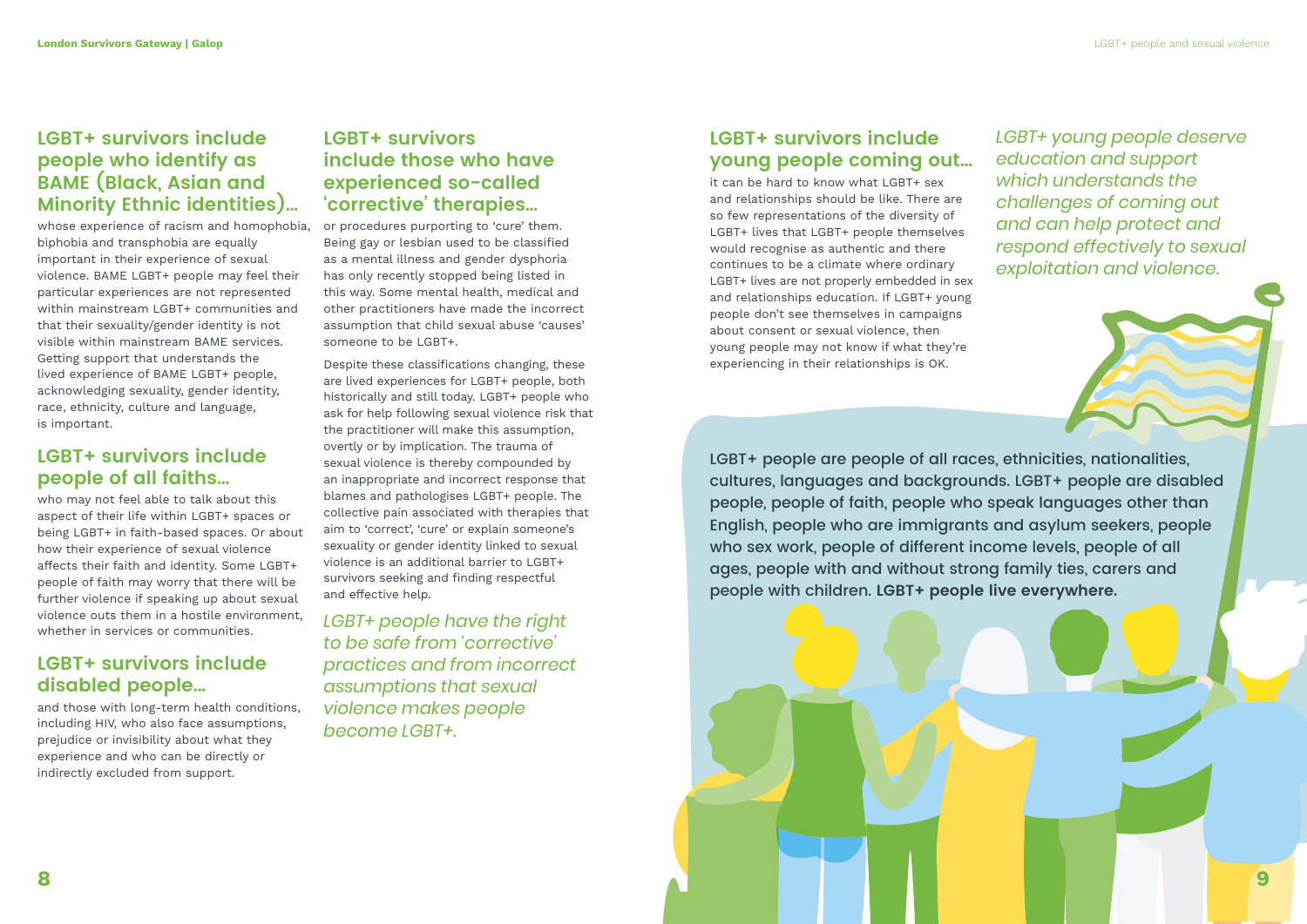Although 'LGBT+' covers a wide range of people, the one thing LGBT+ people have in common is the lived experience of homophobia, biphobia and transphobia.

Whether direct or indirect, current or in the past, all LGBT+ people know what it means to have to make daily micro-decisions about safety; about when, how and to what extent it is OK to be fully yourself; about what you can show and what you must hide. And it is this lived experience that interacts with the experience of sexual violence and the choices LGBT+ people make when considering whether to speak up or keep quiet.

Many LGBT+ people worry that if they tell the police or another service, the person they talk to will not understand and will ask questions that can feel intrusive, gratuitous or express disbelief, disgust or judgement. LGBT+ people may feel forced to explain LGBT+ identities, language and community norms or risk a homophobic, biphobic or transphobic reaction from the person they tell.

Services can assume that people are heterosexual and/or cisgender until proved otherwise. LGBT+ people have to make a choice about whether to 'out' themselves

and let the service know that they are not heterosexual and/or cisgender, especially when they are not sure how the service will respond. Some LGBT+ people face immediate judgement about who they are and what they have experienced, simply because of what they look or sound like. This lived experience can make LGBT+ people feel cautious or feel that they must keep some things private.

For those LGBT+ people who experience sexual violence from another LGBT+ person, it can be hard to acknowledge that the person who's hurting them is someone from their own community, someone who may also experience discrimination and violence as an LGBT+ person. LGBT+ people might worry about additional negative consequences if they speak up, such as being outed or ostracised from their community or exposed to a dismissive or discriminatory response. If the service response isn't LGBT+ aware, then it can potentially make the situation more unsafe for the survivor.

LGBT+ people experience sexual violence, in all sorts of circumstances. They experience the same impacts of trauma as non-LGBT+ people and the similar challenges that non-LGBT+ people experience in telling someone about what's happened. But in addition, LGBT+ people experience specific barriers and concerns about speaking up because of the impact of homophobia, biphobia and transphobia. Services are not always effective at recognising or supporting LGBT+ people. LGBT+ communities are not always able and willing to acknowledge sexual violence as a lived experience for many people or that LGBT+ people can hurt each other.

*Sexual violence is wrong, whoever does it, and it doesn't make LGBT+ communities more robust by silencing survivors.*

# **GBT+ people have in common**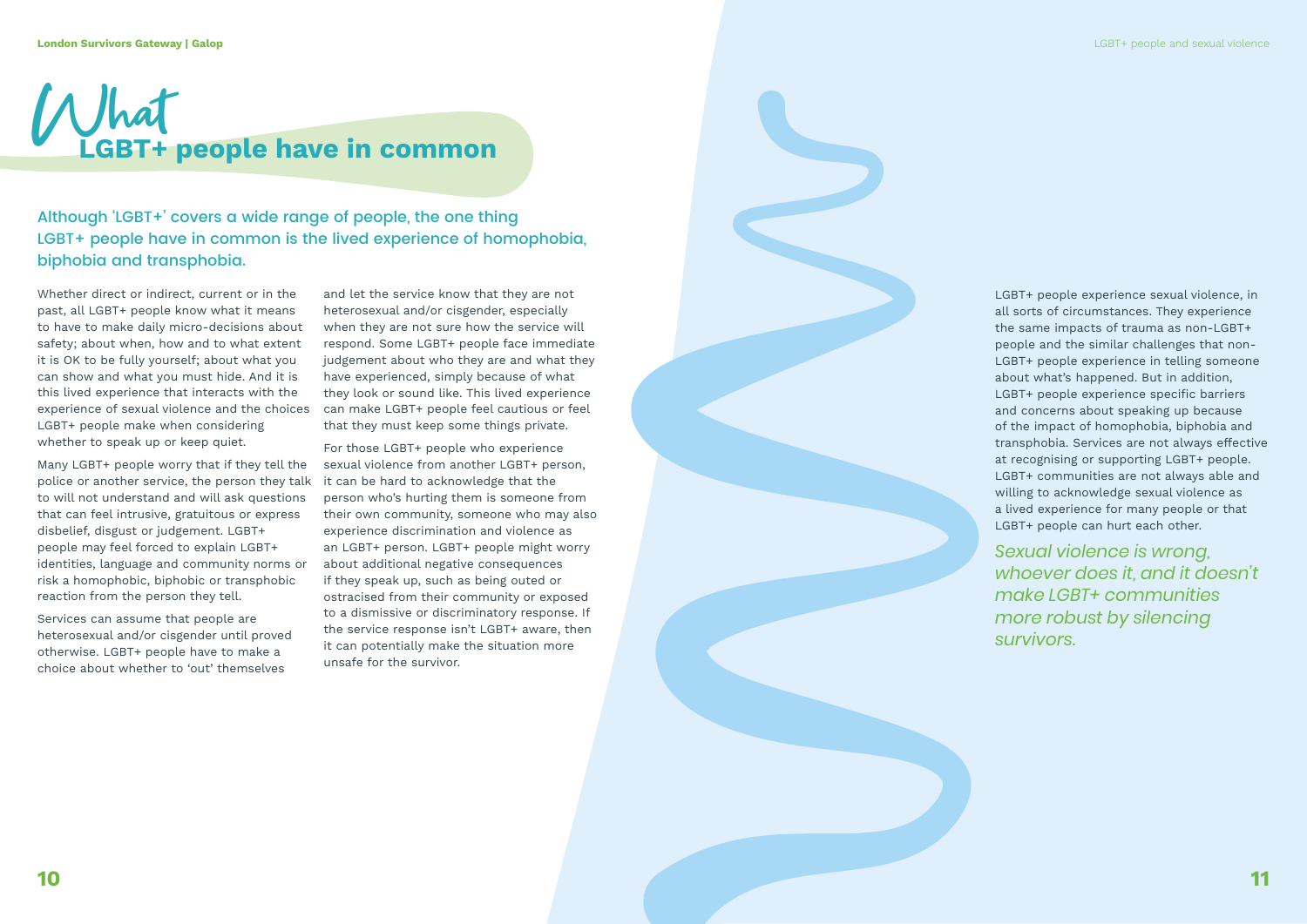This factsheet has described a lot of concerns and barriers that LGBT+ people face when needing support following sexual violence. It might seem like a long list of difficult issues, on top of the impact of sexual violence itself. It is important to say that not all LGBT+ people will experience these barriers but, in our experience, they are very common fears and experiences for LGBT+ survivors.

We know that LGBT+ survivors want to speak up and get support. We know that services that take a proactive, welcoming approach to LGBT+ survivors find there are survivors who want support.

We believe that LGBT+ survivors deserve dignity, respect, understanding and validation as LGBT+ people.

We believe that LGBT+ communities will be stronger if survivors feel able to speak out about sexual violence.

At Galop, we are working with practitioners in many services to raise awareness about LGBT+ identities and what LGBT+ survivors need for support to be good for them.

We encourage all LGBT+ survivors to find someone or a service that can help and to speak up about what's happened to them. You deserve equal access to support and the right to be heard.

**Healing, hope and empowerment are possible.**

**If reading this has made you think about your own experience and you would like to speak to someone, please contact the London Survivors Gateway or Galop:**

#### **Galop**

Online report form: [www.galop.org.uk](http://www.galop.org.uk) Phone: 020 7704 2040 Email: [referrals@galop.org.uk](mailto:referrals%40galop.org.uk?subject=)

#### **London Survivors Gateway**

Online report form: [www.survivorsgateway.london/](http://www.survivorsgateway.london/) Phone: 0808 8010860

## **About Galop's service:**

- We are LGBT+. We understand LGBT+ people's identities and lives. You don't have to explain or justify yourself.
- We work confidentially. We keep your details and what's happened confidential. LGBT+ networks can feel small, so we have strict processes about confidentiality and safety and will protect your identity within the service.
- We give you a space to talk, think and learn about your options. We will not tell you what to do. We will not rush you. We aim to empower you to have more choice and control in your life and to make informed choices that are right for you. If you don't feel ready or able to decide anything, we give you a space to be that understands what it's like to be a survivor.
- We are trauma-informed. This means we understand how sexual violence impacts on people and will work with you in a safe way.
- You don't have to talk to the police, unless you want to. If you do, our trained ISVAs (Independent Sexual Violence Advisors) will help you to do this and support you throughout the whole process.
- As well as our ISVA and casework service, we run a young people's service and work with all LGBT+ people in London aged 13 and over.
- If you live outside London, we can give you information about local services or how to report and get help if you don't have a local service.

Getting help

Despite the barriers.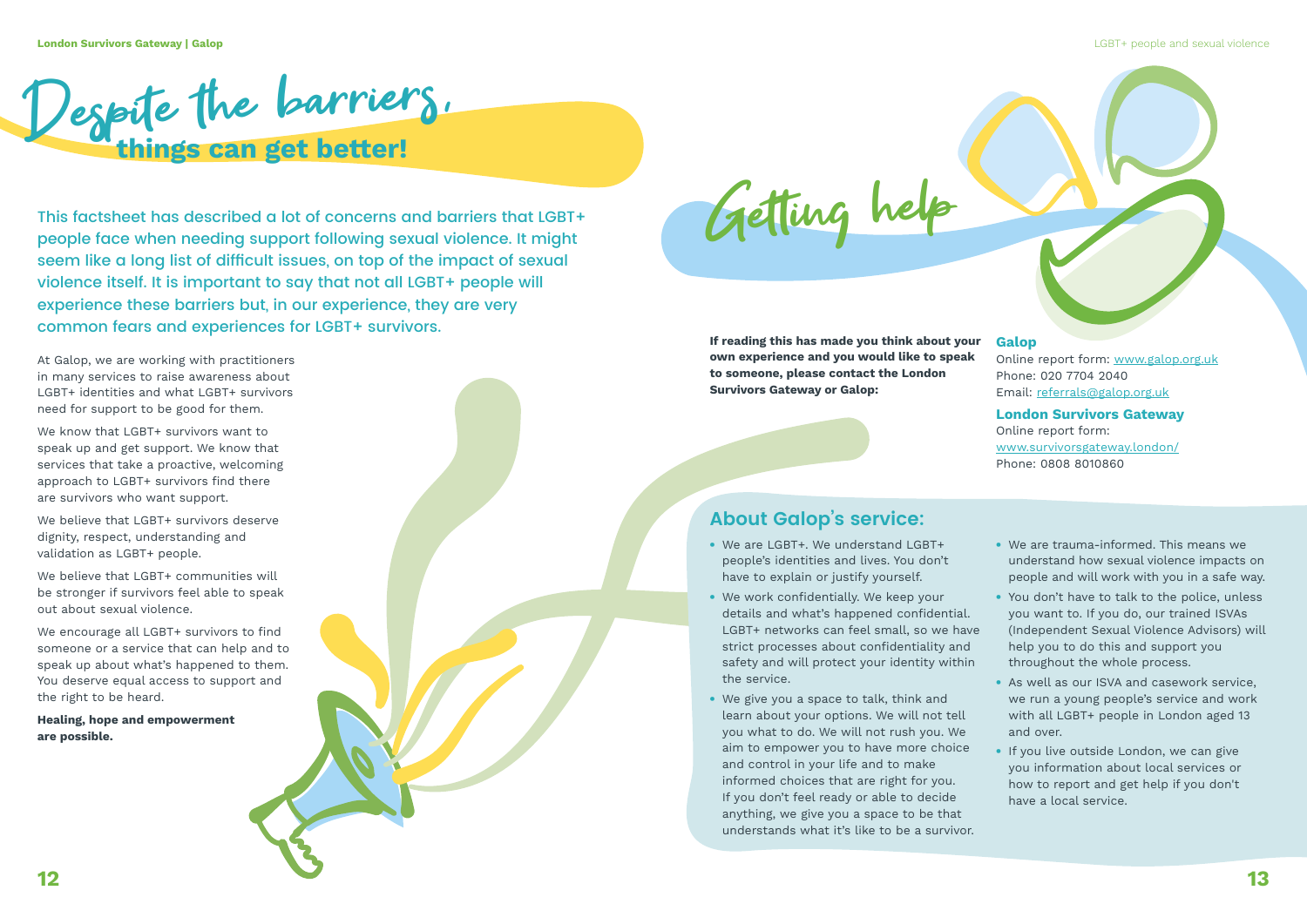#### **Asexual**

A person who does not experience sexual attraction. Unlike celibacy, which people choose, this is an intrinsic part of who someone is.

#### **Gay/lesbian**

A person whose primary romantic, emotional, physical and sexual attractions are to people of the same gender as themselves.

#### **Heterosexual**

A person whose primary romantic, emotional, physical and sexual attractions are to people of an opposite gender to themselves.

#### **Bisexual**

A person who experiences romantic, emotional, physical and sexual attractions to people of the same and other genders to themselves, whether trans or cisgender.

#### **Pansexual**

A person whose romantic, emotional, physical and sexual attractions are towards people regardless of their sex or gender identity.

#### **Queer**

Queer is an umbrella term for sexual and gender minorities who are not heterosexual or cisgender and in current useage can imply an activist perspective to LGBT+ identity. It is a term used pejoratively against LGBT+ people in the past and, as such, is not liked by all LGBT+ people.

#### **Trans/transgender**

A person whose gender history, identity or expression does not fit what others assumed they were at birth or what others think men and women 'should' be like. Some undergo a process of medical, surgical and/or hormonal transition. Some do not, for many different reasons.

#### **Non-binary**

A person who does not identify as male or female. They may identify as both a man and a woman, or neither.

#### **Genderqueer**

Genderqueer, also known as non-binary, is an umbrella word for gender identities that are not exclusively masculine or feminine identities which are outside the gender binary and cisnormativity. Genderqueer people may express a combination of masculinity and femininity, or neither, in their gender expression.

#### **Intersex**

Words that can be used to refer to a person in place of their name, e.g. he/she, him/her, they/them.

An umbrella term used for a variety of conditions in which a person is born with physical, hormonal or genetic features that don't fit the typical definitions of female or male. For some, the condition is clear at birth, while others don't discover that they're intersex until puberty or later.

#### **Cis/cisgender**

A person whose gender identity matches the gender that they were assigned at birth.

#### **Biphobia**

Hatred, hostility or a prejudicial attitude directed towards bisexual people – or those assumed to be bisexual – based on who people are and their perceived lifestyle, culture or characteristics. It can include believing that bisexual people are: deceitful or perverse; greedy, promiscuous or exotic; 'going through a phase'; or damaging to lesbian and gay rights.

#### **Homophobia**

Hatred, hostility or prejudicial attitude directed towards LGB people. It can include believing that LGB people are unnatural, immoral, sexual predators or paedophiles; that being LGB can be corrected or cured; or that being LGB is a lifestyle choice.

#### **Transphobia**

Hatred, hostility or prejudicial attitude directed towards trans and gender non-conforming people. It can include believing that trans people are not "real" women/men; that non-binary genders are invalid; that trans people are gay people in denial; or refusing to use the correct name or pronoun of a trans person.

#### **Gender identity**

Someone's sense of themselves as being a boy/man, girl/woman, both or neither.

#### **Gender expression**

The choices we make on a daily basis regarding what we wear and how we present ourselves and behave, that indicates our gender.

#### **Sex**

A categorisation of male/female based on physical, hormonal or genetic characteristics. Usually assumed to be binary.

#### **Sexual orientation**

Who you're attracted to and want to have sexual relationships with.

#### **Pronouns**

#### **Transitioning**

A process of social, legal and/or medical change about gender identity to enable someone to live as the person they know themselves to be.

#### **Discrimination**

The unjust or prejudicial treatment of groups of people, especially on the grounds of protected characteristics, defined by the Equality Act (2010) as age, disability, gender reassignment, marriage and civil partnership, pregnancy and maternity, race, religion or belief, sex and sexual orientation.

#### **Stereotype**

A common preconception about a group of people – for example how they look and act – often incorrect or based on biased and prejudiced assumptions.

#### **Gender marker**

Designations such as male/female or Mr/Mrs which are found regularly on ID documents.

#### **Misogyny**

Hatred, hostility or prejudicial attitude directed towards women or girls. It can be acted out through sexual discrimination, denigration of women, violence against women, and the sexual objectification of women. It affects women and girls as individuals and as a gender. It affects all women and girls, whatever their sexual orientation or gender history.

#### **Coming out**

Telling other people about your sexual orientation or gender identity.

#### **Being outed**

When someone else decides to tell people about your sexual orientation, gender identity or history, without your permission.

#### **LGBT+**

An umbrella term to describe people of all minority sexual orientations and gender identities, including lesbian, gay, bisexual, pansexual, trans, non-binary, queer, genderqueer and asexual identities, and intersex people.

## **LGBT+ terminology**